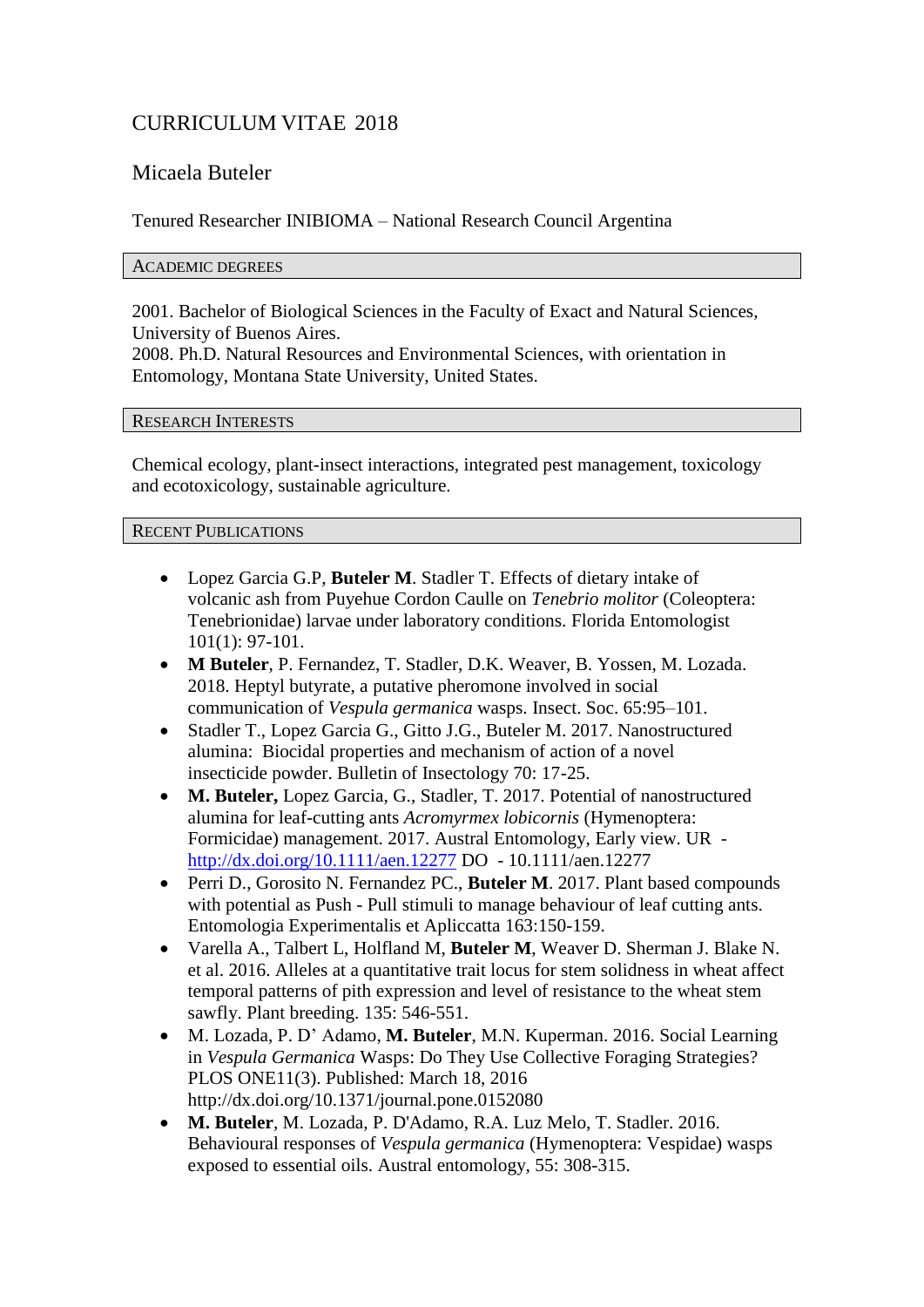- **M. Buteler**, R. K. D. Peterson, M. L. Hofland, D. K. Weaver. 2015. A Multiple Decrement Life Table Reveals That Host Plant Resistance and Parasitism Are Major Causes of Mortality for the Wheat Stem Sawfly. Environmental Entomology, 44: 1093-1099.
- **Buteler M.**, S.W. Sofie, D.K. Weaver, D. Driscoll, J. Muretta and T. Stadler. 2015. Development of nanoalumina dust as insecticide against Sitophilus oryzae and Rhyzopertha dominica.. International Journal of Pest Management 61: 80- 89.
- **M. Buteler**, G.P. Lopez Garcia, AA. Pochettino, N., Stefanazzi, A.A. Ferrero, T. Stadler. 2014. Insecticidal activity of volcanic ash against Sitophilus oryzae L. (Coleoptera: Curculionidae) under laboratory conditions. Ecología Austral 24:17-22.
- V. Fernández-Arhex, **M. Buteler**, M.E. Amadio, A. Enriquez, A.L. Pietrantuono, T. Stadler, G. Becker, O. Bruzzone. 2013. The effects of Volcanic ash from Puyehue-Caulle Range eruption on the Survival of Dichroplus vittigerum (ORTHOPTERA: ACRIDIDAE). Florida Entomologist 96(1)- 286- 288.
- **Buteler, M.**, D. K. Weaver. 2012. Host selection by the wheat stem sawfly in winter wheat and the potential role of semiochemicals mediating oviposition preference . Entomologia Experimentalis et Applicatta. 143: 138-147.
- Stadler, T., **M. Buteler**, D. K. Weaver, S. Sofie. 2011. Comparative toxicity of nanostructured alumina and a commercial inert dust for *Sitophilus oryzae* (L.) and *Rhyzopertha dominica* (F.) at varying ambient humidity levels. Journal of Stored Product Research. 48: 81-90.
- **Buteler, M.**, T. Stadler, G.P. Lopez García, M.S. Lassa, D. Trombotto, G. Liaudat, P. D'Adamo, V. Fernandez-Arhex. 2011. Propiedades insecticidas de la ceniza del complejo volcánico Puyehue-Cordón Caulle y su posible impacto ambiental Rev. Soc. Entomol. Argent. 70 (3-4): 149-156, ISSN 0373-5680 (impresa), ISSN 1851-7471 (en línea).
- **Buteler, M.** , Stadler, T. 2011. Current use and insecticidal mode of action of petroleum distilled mineral oils, chapter 7, En: Pesticides in the modern world, M. Stoytcheva (ed.). InTech Publishing, ISBN 978-953-307-459-7.
- Peterson, R. K. D., **M. Buteler**, D. K. Weaver, T. B. Macedo, Z. Sun , O. G. Perez , G. R. Pallipparambil. 2011. Parasitism and the Demography of Wheat Stem Sawfly Larvae, *Cephus cinctus*. Biocontrol. 56: 831-839.
- Stadler, T. **M. Buteler,** D. K. Weaver. 2010. Novel use of Nanostructured Alumina as an insecticide. Pest Management Science. 66: 577-579.
- **Buteler, M.**, D. K. Weaver, P. L. Bruckner., G. R. Carlson., J. E. Berg, P. Lamb. 2010 Identification of winter wheat cultivars suitable as trap crops for the wheat stem sawfly based on agronomic traits and semiochemical production. Canadian Entomologist. 142: 222-233.
- Stadler, T., **M. Buteler** and D. K. Weaver. 2010. FORO: Nanoinsecticidas: Nuevas perspectivas para el control de plagas (FORUM: Nanoinsecticides: New perspectives on insect pest control). Revista de la Sociedad Entomológica Argentina 69: 149-156
- Sherman, J. D., D. K. Weaver, M. L. Hofland, **M. Buteler**, S. P. Lanning, Y. Naruoka,N. K. Blake, J. M. Martin, P. Lamb, G. R.Carlson, and L. E. Talbert. 2010. Quantitative Trait Loci Associated with Host Plant Attractiveness to Female Wheat Stem Sawfly. Crop Science. Crop Science. 50: 73–86.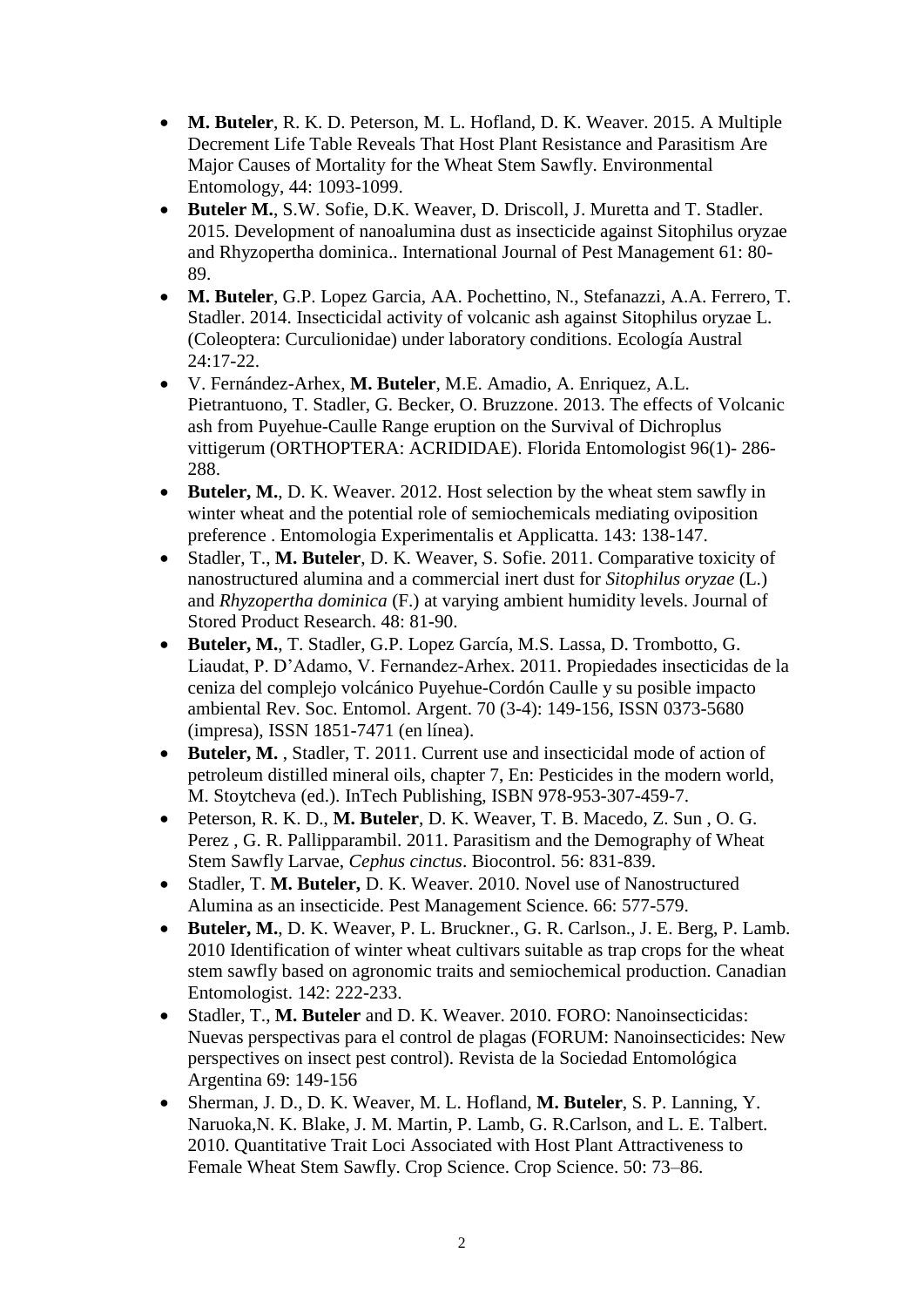- Stadler, T., **Buteler, M.** 2009. Modes of entry of petroleum distilled oils into insects: a review. Bulletin of Insectology. 62(2): 162-167.
- Weaver, D. K., **M. Buteler**, M. L. Hofland, J. B. Runyon, C. Nansen, L. E. Talbert, and G. R. Carlson. 2009. Cultivar preferences of ovipositing wheat stem sawflies as influenced by the amount of volatile attractant. Journal of Economic Entomology. 102(3): 1009-1017.
- **Buteler, M.**, D. K. Weaver, and R. K. D. Peterson. 2009. Exploring the oviposition behavior of the wheat stem sawfly when encountering plants infested with cryptic conspecifics. Environmental Entomology. 38(6): 17007-1715.
- **Buteler, M.** , D. K. Weaver, and P. R. Miller. 2008. Wheat stem sawfly infested plants benefit from parasitism of the herbivorous larvae. Agricultural and Forest Entomology. 10: 347–354.
- Piesik, D., D. K. Weaver, J. B. Runyon, **M. Buteler**, G. E. Peck , and W. L. Morrill. 2008. Behavioural responses of wheat stem sawflies to wheat volatiles. Agricultural and Forest Entomology. 10: 245–253.
- Stadler, T. and **M. Buteler**. 2007. Migration and dispersal of *Anthonomus grandis* (Coleoptera: Curculionidae) in South America. Revista de la Sociedad Entomológica Argentina. 66 (3-4): 205-217. ISSN 0373-5680.
- Stadler, T., **M. Buteler** and A. Ferrero. 2006. Susceptibilidad a endosulfan y monitoreo de resistencia en poblaciones de *Piezodorus guildinii* (Insecta, Heteroptera: Pentatomidae), en cultivos de soja de Argentina. Rev. Soc. Entomol. Argent. 65 (3-4): 109-119. ISSN 0373-5680.
- Stadler, T., A. Fornes and **M. Buteler**. 2005. Interfacial forces and permeation of the codling moth cocoon silk. Bulletin of Insectology. Vol. LVIII-1 pp. 57-64.

# **TEACHING**

2012. (10-14 April). Professor and organizer of the post-graduate course endorsed by the National University of Comahue. "Introduction to chemical ecology and its use for insect pest management". Duration: 40 hours

2011. Invited lecturer at the biannual Integrated Pest Management course at the Department of Natural Resources and Environmental Sciences at Montana State University. Given by David K. Weaver.

2009-2010. Guest lecturer at the subject of Insect Physiology in the Department of Natural Resources and Environmental Sciences at the Montana State University. Given by David K. Weaver.

2008. Teaching Assistant in the Land Resources and environemental sciences Dept., Montana State University for the biannual subject: Integrated Pest Management. Given by Robert K. Peterson and David K. Weaver.

2006. Teaching Assistant of Entomology, Montana State University, for the semester subject: Insect Physiology.

2006. Participation in the "Montana Apprenticeship Program" project at Montana State University. The duration of the program is 6 weeks, during which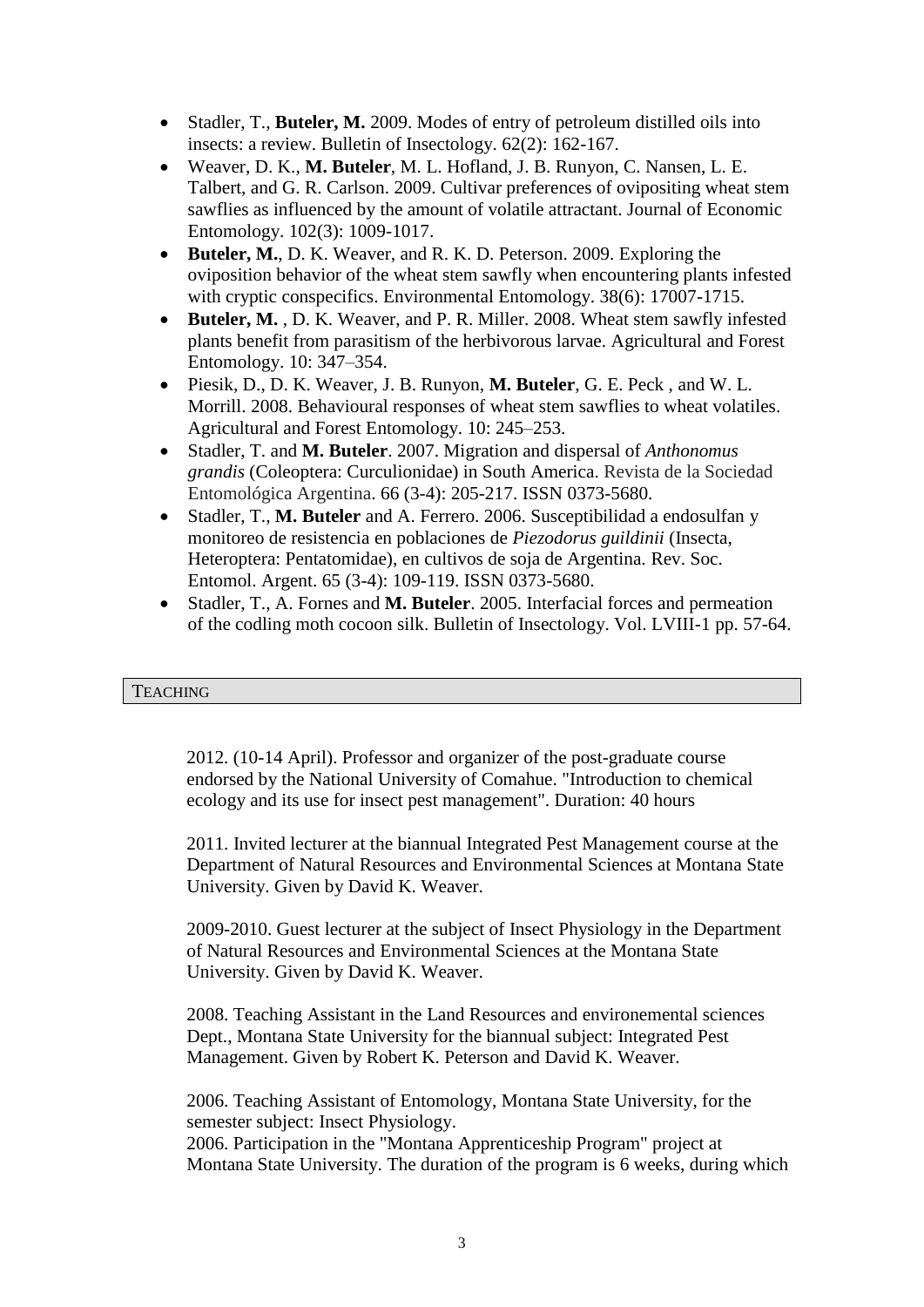high school students take classes at the University, and participate in a research project, under the tutelage of an investigator.

2002. Teaching Assistant of the class "Bioecology", from the degree in Environmental Sanitation of the National University of Comahue.

#### SCIENTIFIC MEETINGS

Attendance and presentations at more than 20 congresses and scientific conferences. Also participated in several extension talks to growers and general public.

#### DIRECTION OF THESIS AND DOCTORAL DEGREES

# **Licenciatura (equivalent to Ms degree):**

Codirection of thesis, National Comahue University. Luciana Sepulveda. Desde 2013. Title: Aceites vegetales: ¿Posibles fagoestimulantes kairomonales en tucuras (Orthopthera: acrídidos)?

Codirection of thesis, national Comahue University. Romina Luz Melo. Title: Study of the repellent effect of the oil of cat mint and rose hip on *Vespula germanica* wasps. Qualification obtained: 10 outstanding.

# **Doctoral Thesis:**

Codirection of thesis and doctoral grant (CONICET). Belen Yossen. Since April 2016. Thesis topic: use of repellents based on essential oils for the management of *Vespula germanica.*

# **Researchers:**

Codirection of postoctoral fellow Deborah Dirancescantonio. Scholar at CONICET.

| AWARDS |  |  |
|--------|--|--|
|        |  |  |

INNOVA 2014 AWARD. Insecticides: new technology for the control of pests with low impact for health and environmentally friendly work on nanostructured alumina. IDITS Mendoza granting institution.

#### FINANCING OBTAINED (RECENT)

-"Insecticidal activity and effects on the health of a new Nanoinsecticide based on nanostructured alumina". PIP 2014-2016. R \$ 30,950.00.

- "Strategies of sustainable management to reduce the use of agrochemicals in the production of Salicaceae". 2015-2017. AR \$ 499450.00

- "Evaluation of the activity and mechanism of action of a new insecticide based on nanostructured alumina, for the control of stored grain pests" PIP 2011-2013.

- Proevo-2011-40-B-185. "Effect of volcanic ash from the eruption of the Puyehue-cord Caulle complex, on the development and survival of insect pests". \$ 17850.

-SAFO 108. 2012-2015. "Main pest insects associated with Salicaceae: Tools of ecology applied to management." Component Sustainable Forest Plantations MSRN Project BIRF LN 7520 AR. US \$ 130,000.00.